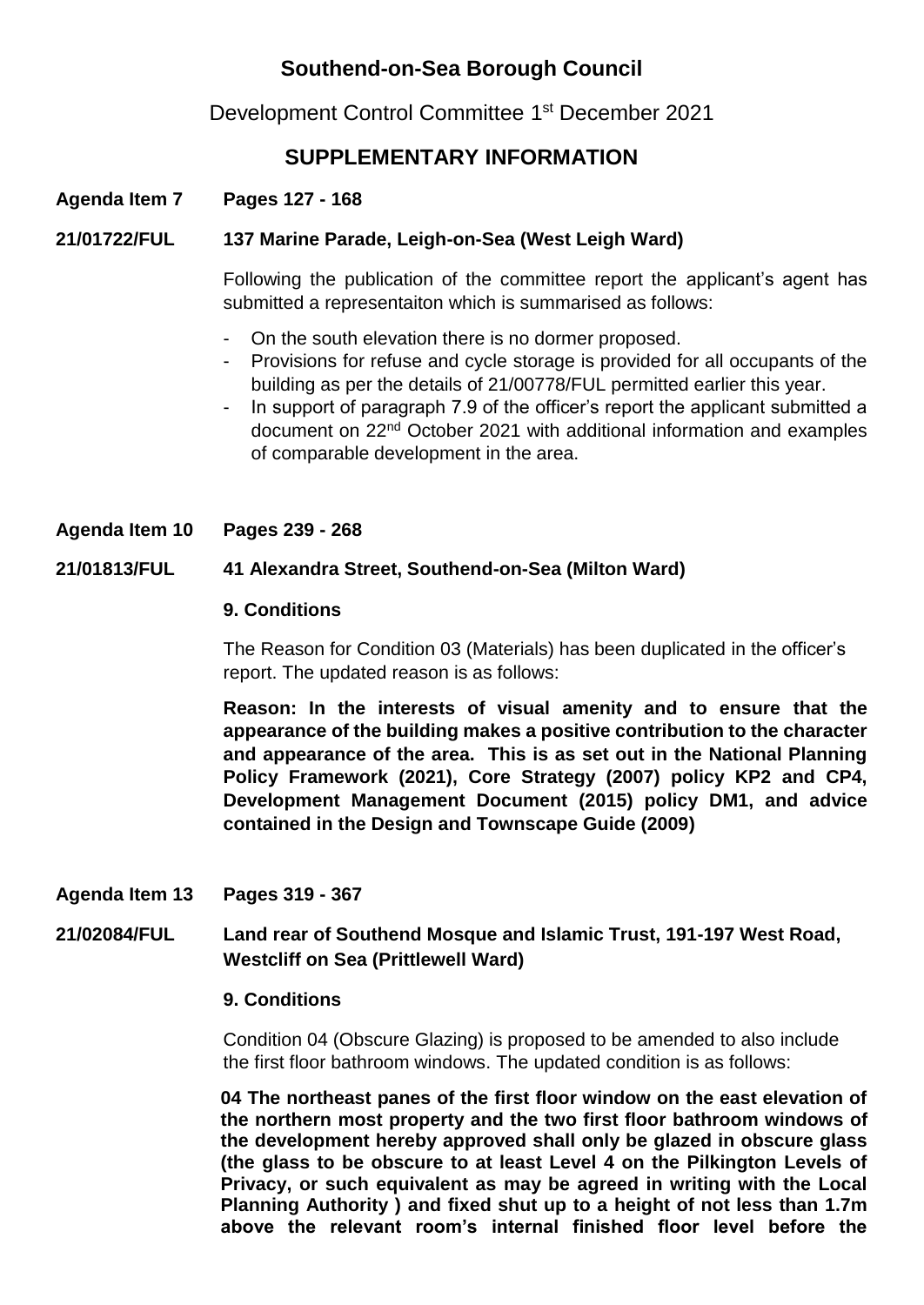**occupation of the extension hereby approved and the windows shall be retained as such in perpetuity. In the case of multiple or double glazed units at least one layer of glass in the relevant units shall be glazed in obscure glass to at least Level 4.** 

**Reason: To protect the privacy and environment of people in proposed and neighbouring residential properties, in accordance with the National Planning Policy Framework (2021), Core Strategy (2007) policy CP4, Development Management Document (2015) policy DM1, and advice contained within the Design and Townscape Guide (2009)**

**Additional Plans** 

**Please see Appendix A for Copies of the Ground Floor Plan, Site Plan and Rear Elevation which were missing from the application pack.** 

**Agenda Item 8 Pages 169 - 208**

**21/01780/FUL 23 Pembury Road, Westcliff-on-Sea (Chalkwell Ward)**

**The applicant has withdrawn this application. (30.11.2021).**

- **Agenda Item 14 Pages 369 - 388**
- **21/01906/FULH 75 South Crescent, Southend-on-Sea (St Laurence Ward)**

**3 Relevant Planning History – Updated.**

**21/01975/CLP Dormer to rear to form habitable accommodation in roof space, rooflights to front (Lawful development certificate-proposed). Certificate Lawful.** 

**21/01996/FUL Erect single storey rear extension, alter elevations. Permission Granted.**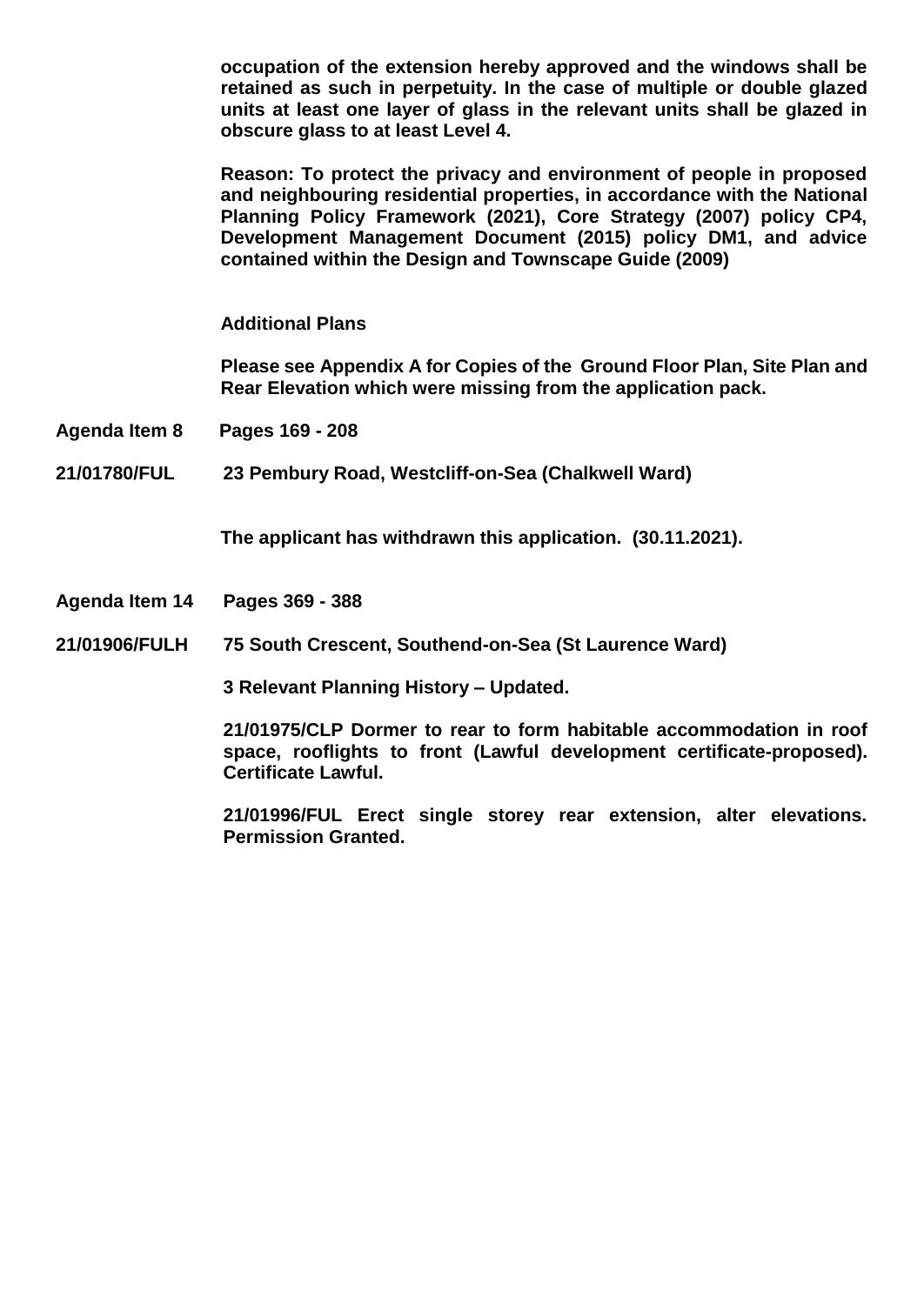### **Appendix 1 Additional Plans for 21/02084/FUL Rear of Southend Mosque Proposed Ground Floor Plan**

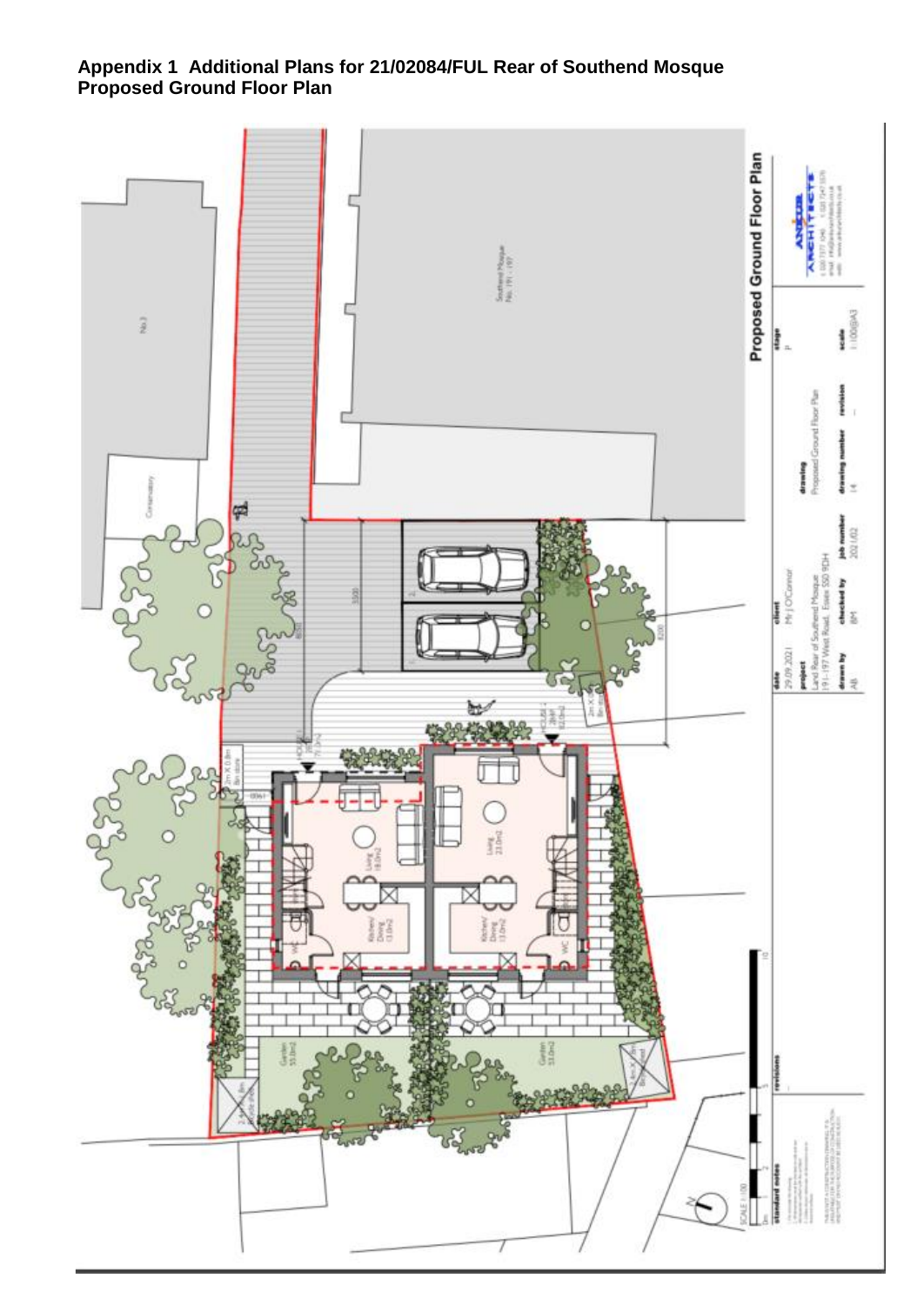#### **21/02084/FUL Rear of Southend Mosque Proposed Rear Elevation**